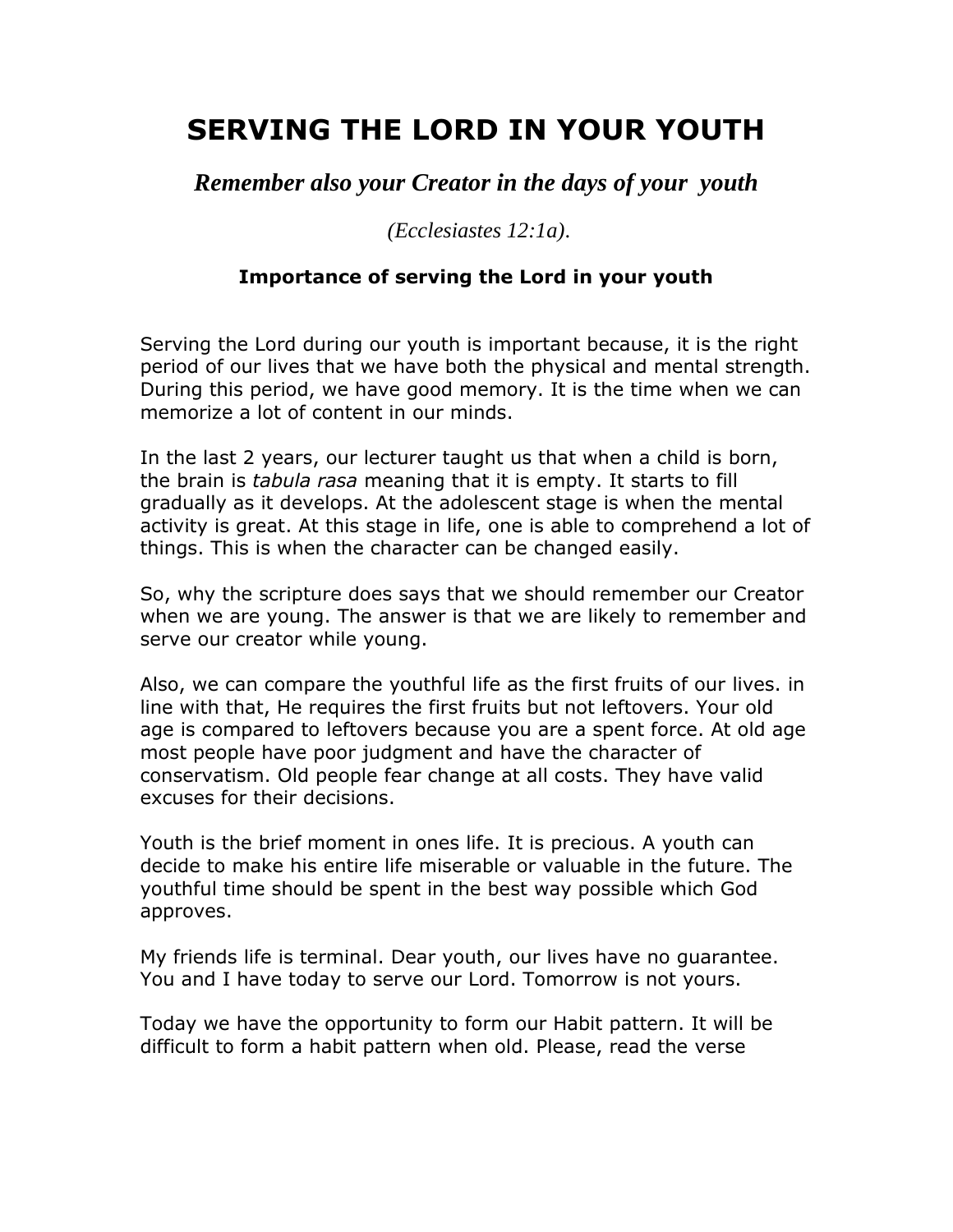*Remember also your Creator in the days of your youth, before the evil days come and the years draw near when you will say, "I have no delight in them"; 2 before the sun, the light, the moon, and the stars are darkened, and clouds return after the rain; 3 in the day that the watchmen of the house tremble, and mighty men stoop, the grinding ones stand idle because they are few, and those who look through windows grow dim; 4 and the doors on the street are shut as the sound of the grinding mill is*  low, and one will arise at the sound of the bird, and all the daughters of *song will sing softly. (Ecclesiastes 12:1-4)*.

The above scriptures tells that the dark days are the days when we are old. At this time, our eyesight will be dimmed. As well our mental activity will be dimmed.

Old people have Stooped posture. Yes, at one time they were mighty but now their knees have buckled. They are no longer tall and straight.

The few remaining teeth do not grind, neither do they chew as before. Their eyesight grows dim. They become hard of hearing, their face sag and find it difficult to sleep. their sleep is easily interrupted.

Dear youth, I do not want to threaten your of old age. I only want you to imagine this condition. Do you belief you can serve the Lord best?

Sickness is another factor that causes a lot of pain. While in sick bed it is not easy to remember and serve your God. At that moment you can only murmur a brief prayer for quick recovery. I urge the reader to serve the Lord while he is well. When he has a youthful vigor before the dark days come upon him or her.

#### **Factors of success**

There could be many factors that facilitate our success in spiritual matters and in life. But the prime factor is the total dependence upon the Lord. God is not human, He has never failed those who depend upon Him and His promises. When am tempted and falls, God reminds me that am weak and mortal. Therefore He requires me to go to Him as a kind and loving Father for forgiveness and Guidance.

God teachers us that if we use our time, strength and talents well, we shall succeed in our ways. Faithfulness and claiming His promises in faith will yield great success in our youth life.

Early reformers began their work of reform while young. Martin Luther was influential due to his intellectual ability in his college. God used him as a young man to strike the root of evils in the Pagan Rome. He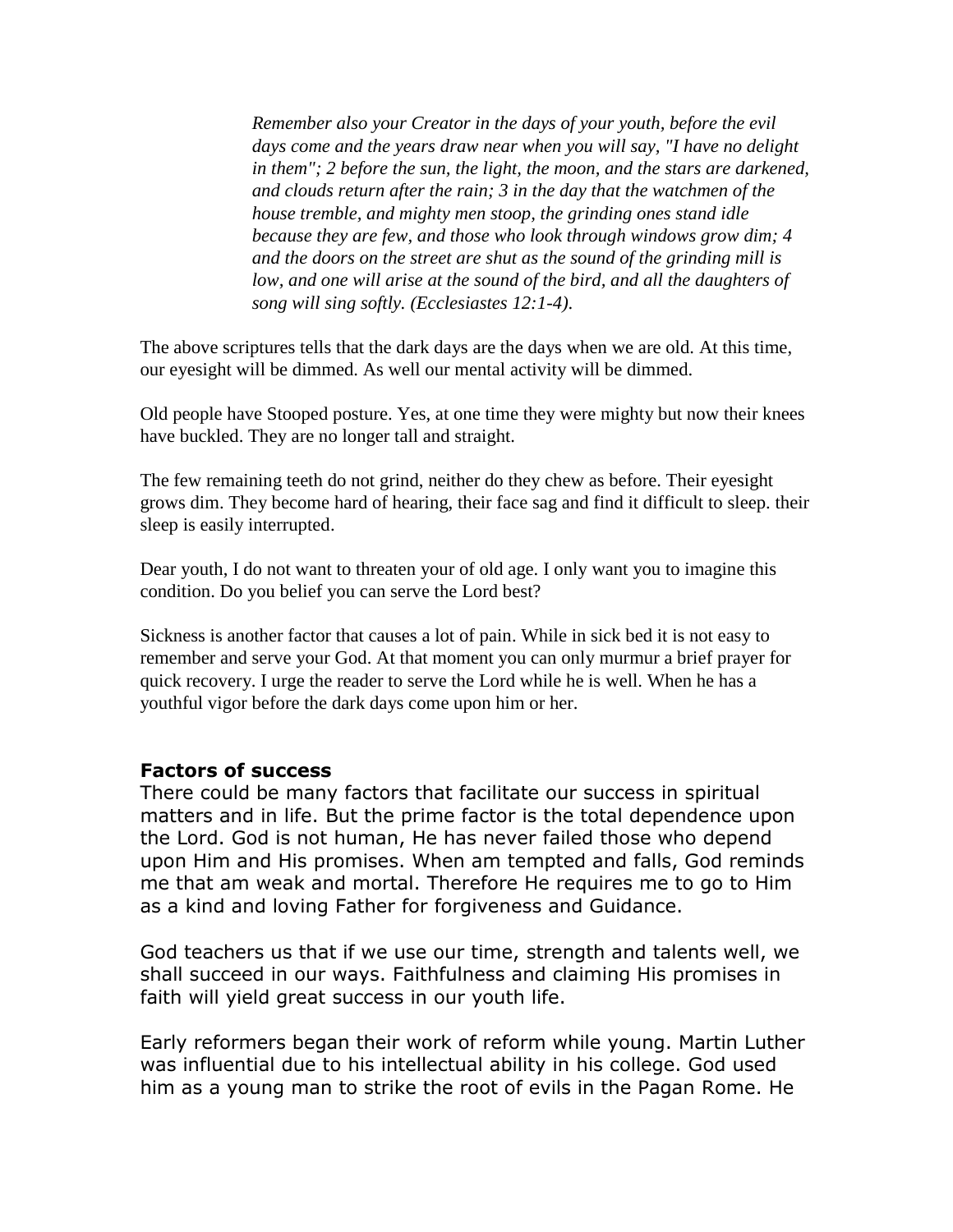was not a novice. God will as well use young people who are despised in the church organizations to complete the work of the Great Reform. By the working of the Holy Spirit, young people will arise to Declare the sins of Babylon, and the backsliding of the God's people.

Those who have utilized their youthful life in seeking the Lord, will as well be used in by God to do his Great work for the salvation of mankind.

Thank our Lord that among us we have the old who have served the Lord from the time they were young. We call them the pioneers of our faith. May we be inspired by their good deeds in entreating us to remain trusting the Lord.

#### **Dangers young people face in this period of life**

As a youth, you easily learn evil ways. you can be swayed by fashionable styles that are currently flooding the earth. The movies we watch, and the music we hear excites our imagination as a result we try to imitate all that pleases our desires.

Compare our lives with that of Samson. He loved entertainment; consequently he was lured to temptations.Likewise, refer the story of the prodigal son.

*"This younger son had become weary of the restraint of his father's house. He thought that his liberty was restricted. His father's love and care for him were misinterpreted, and he determined to follow the dictates of his own inclination.* 

*The youth acknowledges no obligation to his father, and expresses no gratitude; yet he claims the privilege of a child in sharing his father's goods. The inheritance that would fall to him at his father's death he desires to receive now. He is bent on present enjoyment, and cares not for the future.* 

*Having obtained his patrimony, he goes into "a far country," away from his father's home. With money in plenty, and liberty to do as he likes, he flatters himself that the desire of his heart is reached. There is no one to say, Do not do this, for it will be an injury to yourself; or, Do this, because it is right. Evil companions help him to plunge ever deeper into sin, and he wastes his "substance with riotous living."* 

*The Bible tells of men who "professing themselves to be wise" "became fools" (Rom. 1:22); and this is the history of the young man of the parable. The wealth which he has selfishly claimed from his father he squanders upon harlots. The treasure of his young manhood is wasted. Christ Object Lessons p. 200.*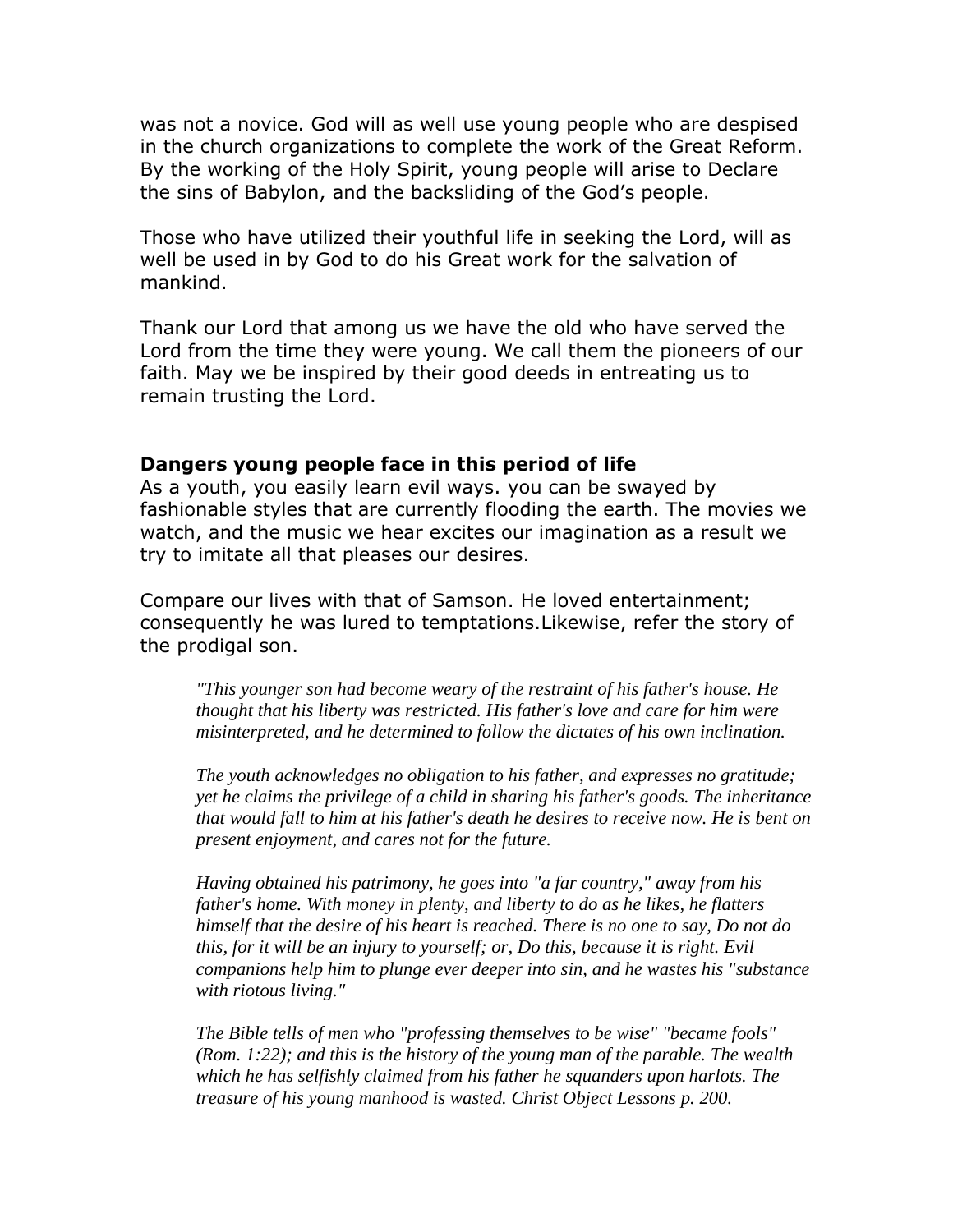*The precious years of life, the strength of intellect, the bright visions of youth, the spiritual aspirations--all are consumed in the fires of lust.* 

*A great famine arises, he begins to be in want, and he joins himself to a citizen of the country, who sends him into the field to feed swine. To a Jew this was the most menial and degrading of employments. The youth who has boasted of his liberty, now finds himself a slave. He is in the worst of bondage--"holden with the cords of his sins." (Prov. 5:22.) The glitter and tinsel that enticed him have disappeared, and he feels the burden of his chain. Sitting upon the ground in that desolate and famine-stricken land, with no companions but the swine, he is fain to fill himself with the husks on which the beasts are fed. Of the gay companions who flocked about him in his prosperous days and ate and drank at his expense, there is not one left to befriend him. Where now is his riotous joy? Stilling his conscience, benumbing his sensibilities, he thought himself happy; but now, with money spent, with hunger unsatisfied, with pride humbled, with his moral nature dwarfed, with his will weak and untrustworthy, with his finer feelings seemingly dead, he is the most wretched of mortals. "*

*Dear youth do not squander the precious years, the powers of mind and heart and soul. The man, who separates from God that he may serve himself, is the slave of mammon.* 

*"If you have chosen such a life, you know that you are spending money for that which is not bread, and labor for that which satisfied not. There come to you hours when you realize your degradation. Alone in the far country you feel your misery, and in despair you cry, "O wretched man that I am! who shall deliver me from the body of this death?" Rom. 7:24. It is the statement of a universal truth which is contained in the prophet's words, "Cursed be the man that trusted in man, and maketh flesh his arm, and whose heart departed from the Lord. For he shall be like the heath in the desert, and shall not see when good cometh; but shall inhabit the parched places in the wilderness, in a salt land and not inhabited." Jer. 17:5, 6. COL p. 202.*

*When he danced and feasted with his wild companions, little did he think of the shadow that had fallen on his home. And now as with weary and painful steps he pursues the homeward way, he knows not that one is watching for his return. But while he is yet "a great way off" the father discerns his form. Love is of quick sight. Not even the degradation of the years of sin can conceal the son from the father's eyes. He "had compassion, and ran, and fell on his neck" in a long, clinging, tender embrace.* 

*The father will permit no contemptuous eye to mock at his son's misery and tatters. He takes from his own shoulders the broad, rich mantle, and wraps it around the son's wasted form, and the youth sobs out his repentance, saying, "Father, I have sinned against heaven, and in thy sight, and am no more worthy to be called thy son." The father holds him close to his side, and brings him home. No opportunity is*